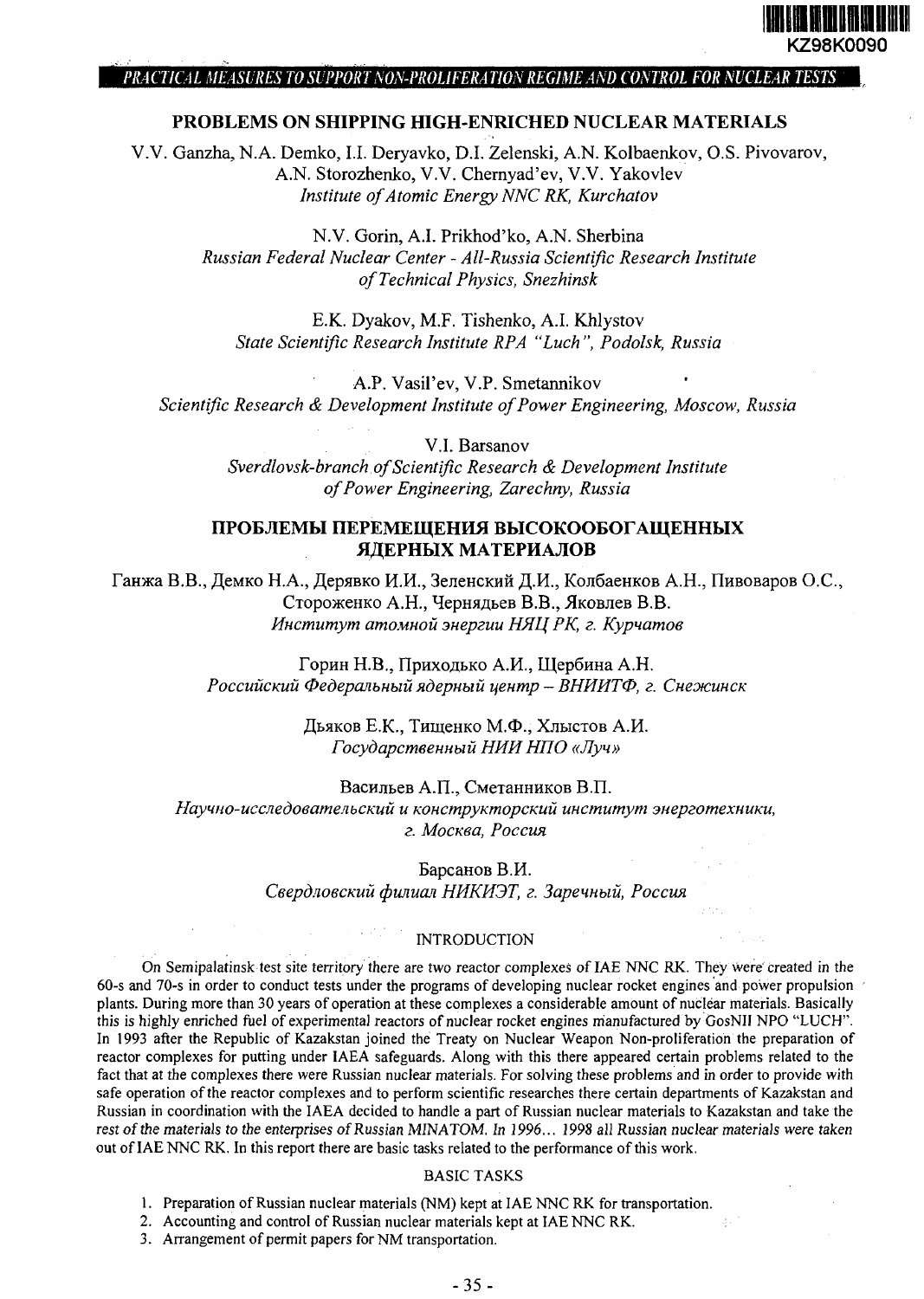## // *International Conference on Non-Proliferation Problems*

- 4. NM transportation from IAE NNC RK to the enterprises of Russian MINATOM.
- 5. Provision of nuclear and radiation safety in the course of operations with NM.
- 6. Provision of physical protection for Russian NM.

### ARRANGEMENT OF WORK

Work was performed by different organizations of Kazakstan and Russia. The main of them were:

- Institute of Atomic Energy NNC RK NM preparation for transportation; arrangement of permit, accounting and accompanying papers; provision of nuclear and radiation safety in the course of operations with NM; provision of NM accounting, control and physical protection;
- State scientific-research institute of scientific production "LUCH" development of technology for NM experimental item dismantling; receiving and storage of non-irradiated NM; provision of nuclear and radiation safety of NM in the course of storing; provision of accounting, control and physical protection of NM;
- Russian Federal Nuclear Center VNIITF NM transportation; arrangement of permit papers for transportation; provision of NM nuclear and radiation safety and physical protection in the course of transportation;
- Sverdlovsk branch of NIKIET receiving and storage of irradiated NM; provision of NM nuclear and radiation safety in the course of storage; provision of NM account, control and physical protection;

General control of all the work was performed by the National Nuclear Center of the Republic of Kazakstan from Kazakstan part and by the Department of development and design of atomic reactors and laser facilities of Russian MINATOM from Russian part.

Interaction of the participating organizations with IAEA was performed under control of Kazakstan Atomic Energy Agency (KAEA) and Department of International communications of Russia.

### PREPARATION OF RUSSIAN NM FOR TRANSPORTATION

After a part of NM was given to Kazakstan all Kazakstan and Russian NM were placed in separated repositories. Basic amount of Russian nuclear materials that were subject for moving out was in fuel assemblies of the experimental reactors. Totally it was supposed to dismantle 221 irradiated fuel assemblies and 64 non-irradiated. 138 kg of Irradiated uranium-235 and 44 kg of non-irradiated uranium-235 were expected to be taken from the assemblies and packed into transport canisters. Below are basic activities performed in the course Russian NM preparation for transporting:

- Design and coordination between organizations  $-$  co-executors of the operations schedule;
- Design and coordination of transport canisters including technical parameters of casks of the Russian Nuclear Center VNIITF and transport reloading equipment of IAE NNC RK and SF NIKIET used in operations with irradiated NM;
- Specifying and coordinating of technologies for dismantling the experimental items and taking NM from them;
- Manufacture of transport canisters and necessary technological equipment;
- Reactor RA core unloading;
- Experimental item dismantling, NM pulling out and packaging into transport canisters;
- Development and coordination of technological process of NM canister load into casks;
- NM canister loading into casks, cask loading onto special cars;
- Development of accounting and accompanying documentation.

All the mentioned operations were performed basically at IAE NNC RK in 1995... 1998.

### PROVISION OF ACCOUNT AND CONTROL OF RUSSIAN NM KEPT AT IAE NNC RK

All work on NM preparation for moving out (including accounting of NM shipped) was done under control of GosNII NPO "LUCH" representatives. After shipping a NM party to enterprises of Russian MINATOM, at IAE NNC RK a specially assigned commission that included GosNII NPO "LUCH" and IAE NNC RK representatives made physical inventory of the rest of NM. Since at the reactor complexes there are Russian NM temporarily stored and they are not subject to IAEA control KAEA, MINATOM of Russia and IAEA representatives developed a special procedure allowing simultaneously to implement IAEA safeguards to Kazakstan NM and to prepare Russian NM moving out. This was done in order to help IAEA safeguard applications in relation to Kazakstan NM under condition that at the complexes there are Russian NM that are not subject to IAEA control. MINATOM representatives agreed to IAEA seals use (in addition to Russian seals) at the places of Russian NM storage. When there is a necessity of opening Russian NM repositories GosNII NPO "Luch" representative took the seals away having informed IAEA of that preliminarily.

#### ARRANGEMENT OF PERMIT PAPERS FOR NM TRANSPORTATION

Permit papers were arranged according to valid legislation of Kazakstan and Russia. From Kazakstan part solving of this task was assigned to IAE NNC RK. From the Russian part it was assigned to the Russian Nuclear Center of VNIITF. An example can be the following procedure of obtaining permission for NM moving out of Kazakstan: